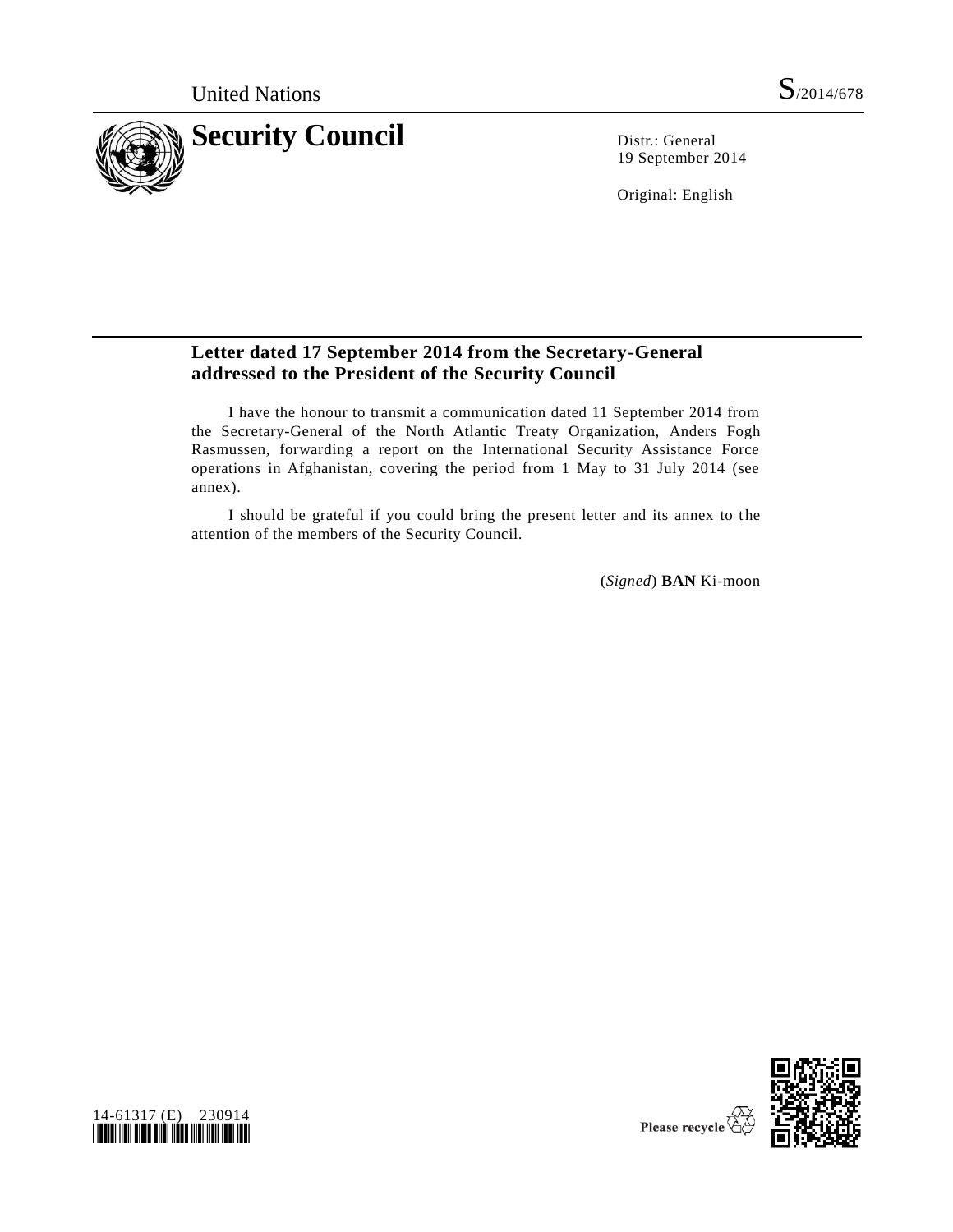### **Annex**

## **Letter dated 11 September 2014 from the Secretary-General of the North Atlantic Treaty Organization addressed to the Secretary-General**

In accordance with Security Council resolutions [1386 \(2001\)](http://undocs.org/S/RES/1386(2001)) and [2120 \(2013\),](http://undocs.org/S/RES/2120(2013)) I attach a report on the operations of the International Security Assistance Force covering the period from 1 May to 31 July 2014 (see enclosure). I would appreciate it if you would make the report available to the Council.

(*Signed*) Anders Fogh **Rasmussen**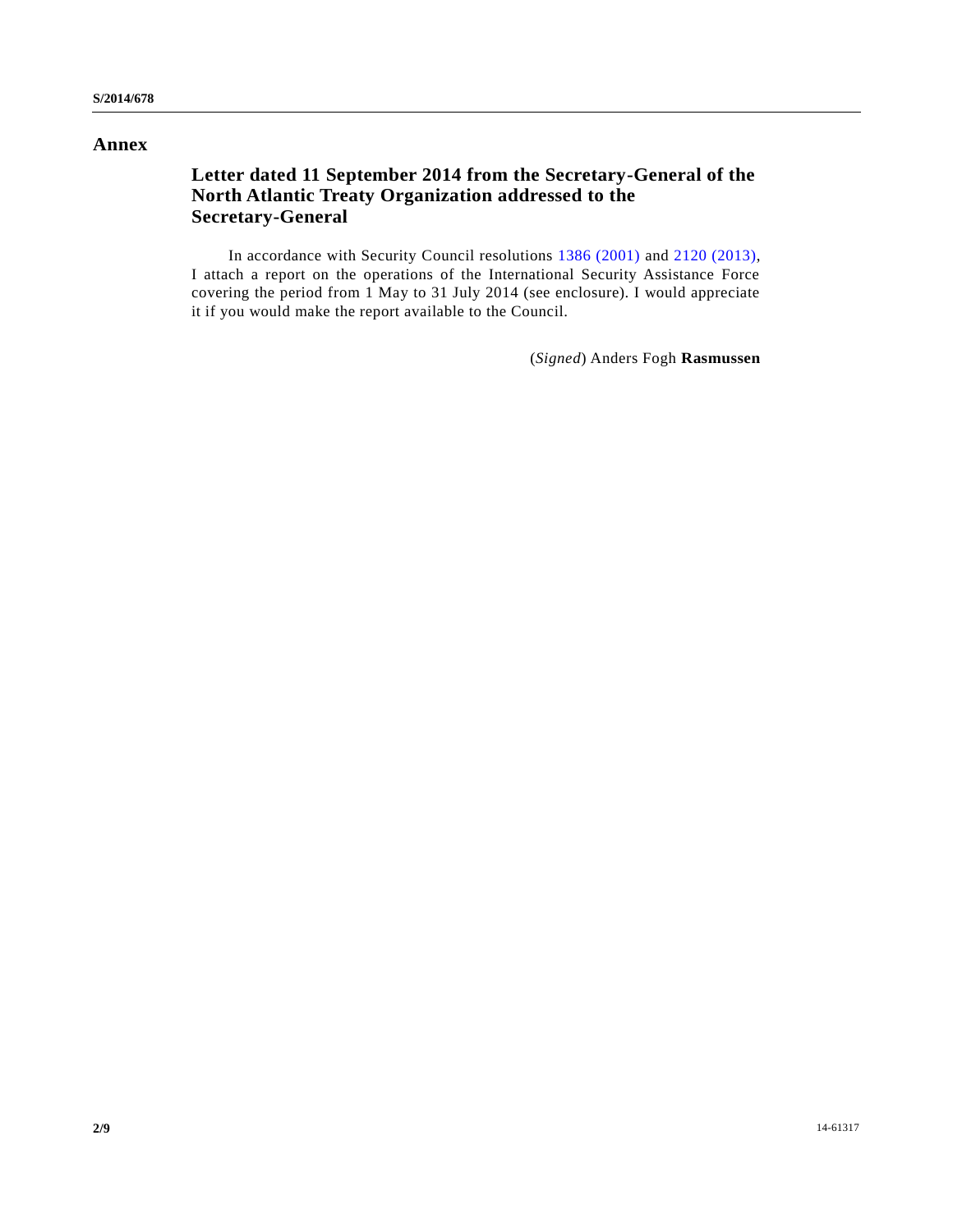### **Enclosure**

# **Quarterly report to the Security Council on the operations of the International Security Assistance Force**

# **I. Introduction**

### **Overview**

1. The present report responds to the request made by the Security Council in its resolution [2120 \(2013\)](http://undocs.org/S/RES/2120(2013)) and informs the Council on the implementation of the mandate of the International Security Assistance Force (ISAF). It covers the period from 1 May to 31 July 2014. The continuation of ISAF redeployment and the second round of the presidential election were the key events during the quarter under review.

2. The ISAF campaign continues to focus on the development of the Afghan security institutions<sup>1</sup> and the Afghan National Security Forces in order to set conditions for the completion of a successful security transition on 31 December 2014. ISAF continues to develop the sustainability of the Afghan forces and seeks to mitigate capability gaps and developmental shortfalls. More specifically, gaps and shortfalls remain in ministerial capacity and connectivity, aviation, intelligence, fire support coordination, logistics and medical capabilities, counter-improvised explosive device capabilities and special operations capabilities.

3. ISAF remains well postured to set the conditions for the North Atlantic Treaty Organization (NATO) mission in Afghanistan in the period beyond 2014.

4. The Afghan forces have continued to mature and have demonstrated their ability to provide security across Afghanistan. They have maintained a high operational tempo and successfully secured the second round of the presidential election, a key event for this period, with limited ISAF support. Funding remains a key concern. Continued international funding will be required in order to maintain their current capacity.

#### **International Security Assistance Force levels**

5. As at 31 July, a total of 49,902 ISAF personnel were in theatre.

#### **International Security Assistance Force casualties**2

6. The number of ISAF casualties decreased by more than 70 per cent during the reporting period compared with the same period one year ago. The decrease in ISAF casualties is attributed to the Afghan forces having taken the lead for security and the systematic decrease in the number of ISAF forces in theatre.

**\_\_\_\_\_\_\_\_\_\_\_\_\_\_\_\_\_\_**

<sup>1</sup> Afghan security institutions consist of the ministerial level: the Ministry of Interior; the Ministry of Defence; and the National Directorate of Security.

<sup>2</sup> Throughout the present report, the term "casualties" refers to both killed and wounded individuals as a consequence of the conflict in Afghanistan.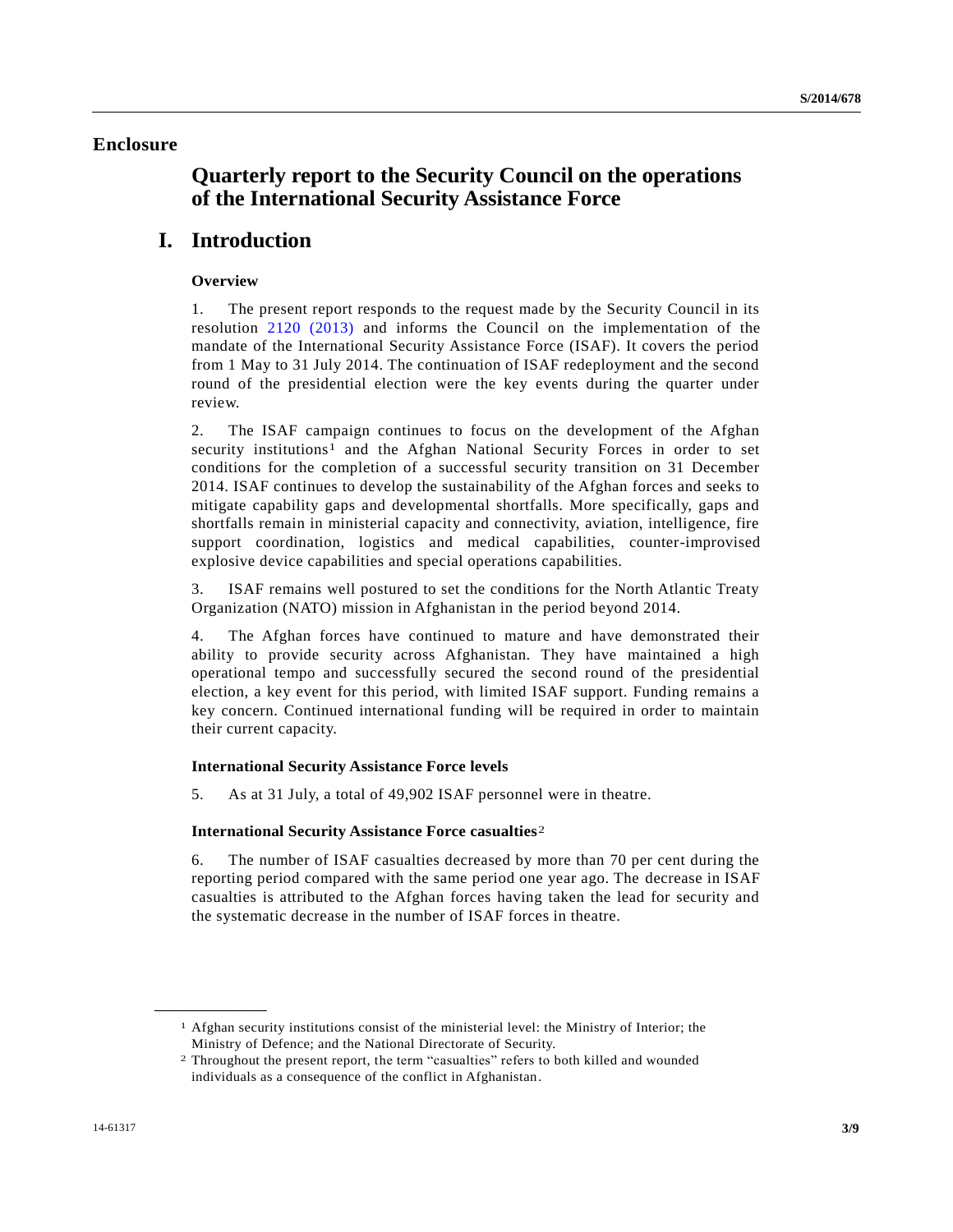#### **Civilian casualties**

7. ISAF assesses that the number of insurgent-caused civilian casualties increased by 35 per cent in the reporting period compared with the same period in 2013 and accounted for 97 per cent of the total number of civilian casualty events. The insurgents' indiscriminate use of improvised explosive devices in populated areas remains the main cause of the majority of insurgent-caused civilian casualties.

8. Compared with the same quarter in 2013, the number of ISAF-caused civilian casualties decreased from 16 to 5, while the number of civilian casualties caused by the Afghan forces decreased from 73 to 41.

9. Reducing civilian casualties remains a priority for both ISAF and the Government of Afghanistan. ISAF continues to assist the Afghan authorities in mentoring and monitoring the full implementation of the established civilian casualty mitigation systems. However, the Afghan capacity to mitigate civilian harm, properly investigate incidents that do occur, make amends and draw lessons learned remains embryonic. Continued support for this area will therefore need to be a sustained focus for the Resolute Support mission.

#### **Transition**

10. The Afghan forces continue to improve in their ability to plan, coordinate and execute operations. It is assessed that the Afghan forces are on track to complete the transition later in 2014.

## **II. Security situation**

11. The overall security situation within Afghanistan continues to improve. With ISAF support, the Afghan forces have continued to mature and have successfully led the security effort, which has been dominated by the electoral process, in terms of both operations and information.

12. Enemy-initiated attacks decreased compared with the same period in 2013. Key tactical successes of the Afghan Special Security Forces, which are trained, advised and assisted by the NATO Special Operations Component Command, have helped to significantly reduce the overall capacity of the enemy to initiate attacks and create space to conduct capacity-building efforts at the ministerial level.

13. Insurgents continued to focus their efforts on three main goals: establishing a dominant presence in rural areas; challenging the ability of the Afghan forces to provide security and discrediting the legitimacy of the Government; and maintaining their freedom of movement.

14. In order to influence and disrupt the electoral process, insurgents continued to use high-profile attacks with the aim of dominating media headlines. During the reporting period, several attacks occurred on Government of Afghanistan officials, including an assassination attempt on the presidential candidate Abdullah Abdullah on 6 June 2014. Overall, the insurgency was unsuccessful in disrupting the electoral process, thereby demonstrating the effectiveness of the Afghan forces. However, given the uncertain result of the election to date, the insurgents will continue to use allegations of electoral fraud, high-profile attacks and civilian casualties in order to undermine the effort to establish a strong unified government.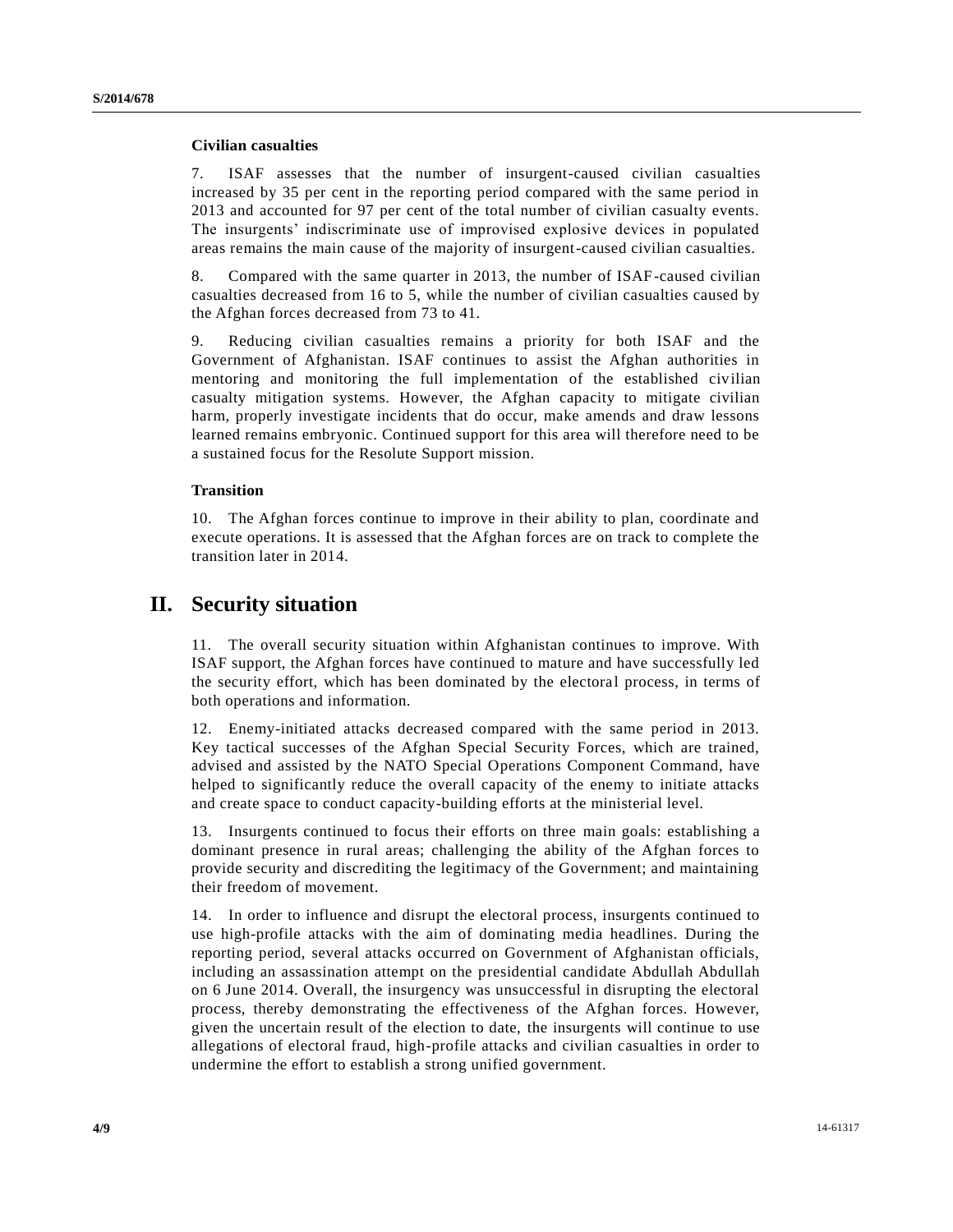15. Peace talks between the Government of Afghanistan and the Taliban senior leadership did not make progress during the quarter under review and are assessed to be unlikely to do so in the near future. The Taliban senior leadership remains openly opposed to starting any peace initiatives with the current Afghan administration.

# **III. Afghan security institutions and Afghan National Security Forces**

16. The Afghan National Army and the Afghan National Police are nearly fully fielded. The main effort is now focused on professionalizing the force. It is currently assessed that the Afghan forces will be ready to take full responsibility for security in Afghanistan by 31 December 2014.

17. During the reporting period, the Afghan forces continued to make improvements towards achieving a self-sustainable force. Several examples demonstrated that the Afghan forces were capable of planning and executing complex offensive operations. The effective security provided by the Afghan forces during the run-off presidential election on 14 June 2014 helped to strengthen their self-confidence and to increase their credibility in the eyes of the Afghan people.

18. The Government of Afghanistan and the international community continue to make a strong effort in developing the Afghan Air Force, which should reach operational capability in 2018. At present, the Air Force is manned at approximately 90 per cent of its establishment and has the capability to conduct a limited number of missions, such as light airlift, reconnaissance and casualty evacuation.

19. The Afghan Local Police continues to play an important role in delivering local security, particularly in rural populated areas. There are currently 28,780 Afghan Local Police in 150 districts, with 27,817 in 145 districts completely transitioned to Afghan authorities. The Afghan Local Police programme is managed by the Ministry of Interior, with police paid by Ministry officials and their actions directed and supervised by Afghan provincial and district government officials.

20. The Afghan forces continue to improve their capabilities to train and develop their soldiers and units. There are currently approximately 70 functional training facilities, of which two thirds have been transitioned to the Afghan forces. The most challenging area for the Afghan forces remains the lack of experienced instructors.

21. The growth and development of the Afghan forces' health-care system continues to improve. The leadership of the Afghan forces remains actively engaged in the development of its hospital capabilities. There are currently eight functional hospitals, and the Afghan forces have focused their efforts on the management of casualties that are not time-critical, still relying on ISAF support for more urgent casualties, especially those requiring air medical evacuation capability. However, the Afghan forces' capability for ground casualty evacuation has improved.

22. Despite the positive developments in terms of building and training the force and the successful delivery of security, the Afghan forces still face challenges in sustaining the force. Despite being tactically and operationally effective in the field, the Afghan forces still require ongoing ISAF support in closing capability gaps and developmental shortfalls in ministerial capacity and connectivity, aviation,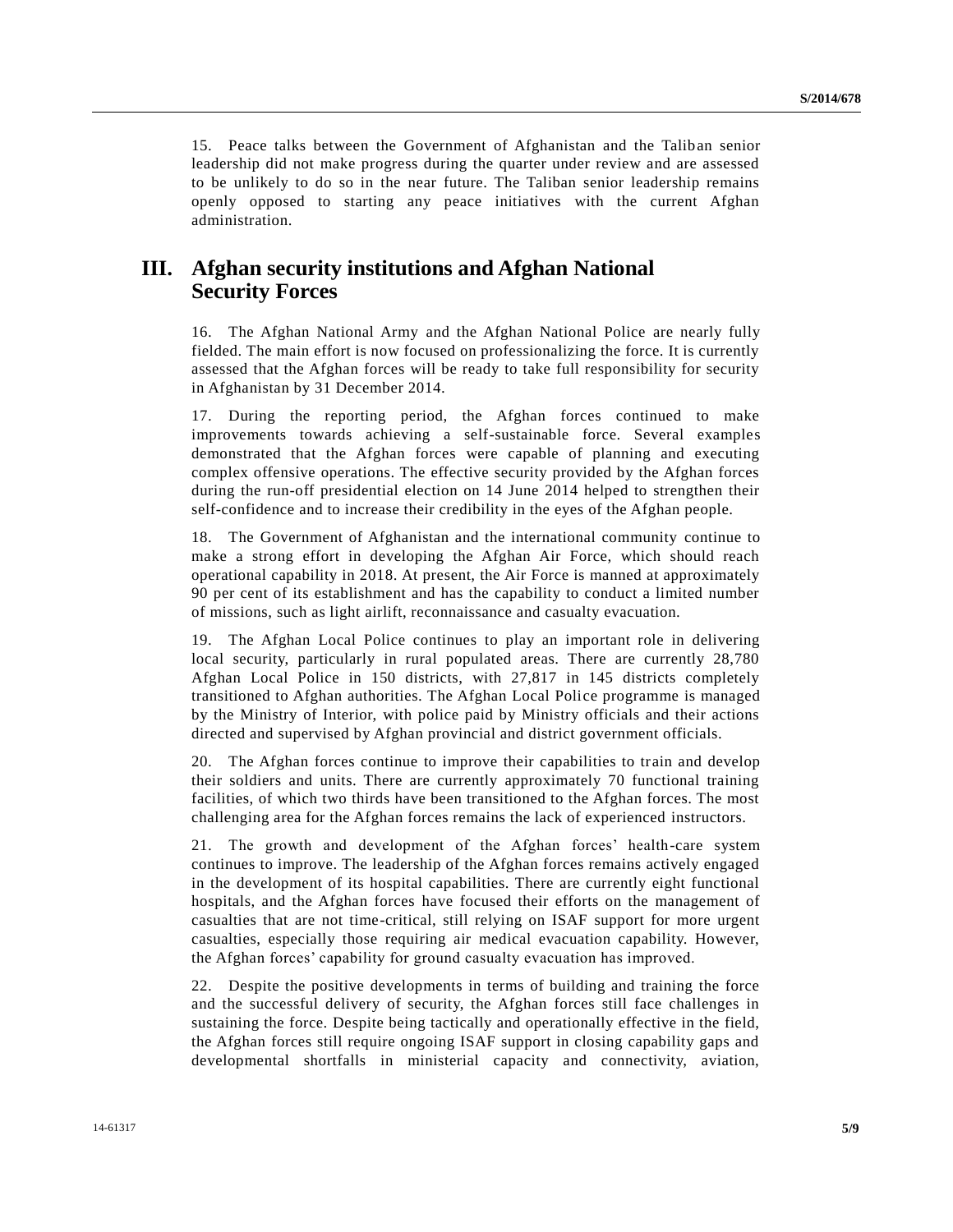intelligence, fire support coordination, logistics and medical capabilities, counterimprovised explosive device capabilities and special operations capabilities.

# **IV. Civil-military interaction**

### **Governance support**

23. The run-off presidential election held on 14 June 2014 was the key event during the reporting period. The Afghan forces were fully responsible for the planning and execution of election security, with ISAF providing logistical support upon request, including the delivery of sensitive electoral materials across the country before election day and during the audit process. ISAF continued to provide support and secure accommodation to the Organization for Security and Cooperation in Europe and European Union election support teams for the preparation and execution of their electoral observation mission.

24. The active engagement of NATO with the wider international community, Afghan civil society and the Government of Afghanistan continued during the reporting period through the NATO Senior Civilian Representative. Key areas were the negotiation of the NATO status-of-forces agreement and support for the efforts to improve the situation of women and the protection of children.

25. NATO is also represented at wider regional forums, such as the Istanbul Process in the Heart of Asia region and the International Contact Group of Special Representatives for Afghanistan and Pakistan. The most recent meeting of the International Contact Group was held in May 2014 and was focused on elections and the progress made in the overall Tokyo Mutual Accountability Framework process.

#### **Development support**

26. In the reporting period, the Swedish Provincial Reconstruction Team in Balkh closed. The Provincial Reconstruction Team in Jowzjan, operated by Turkey, is the last team in operation.

#### **Support for international organizations/United Nations**

27. In the reporting period, ISAF continued to support international organizations and non-governmental organizations (NGOs), within their means and capabilities, and to support United Nations humanitarian activities in complex emergencies. However, the continued decrease in ISAF troop numbers has had an impact on ISAF support for international organizations and NGOs, as ISAF is no longer able to geographically cover the whole territory of Afghanistan.

## **V. Redeployment**

28. ISAF redeployment is on track.

29. Redeployment and disposal activities as well as basing drawdown remain fully coherent with the ISAF campaign plan in order to optimize the use of resources, facilities, movement infrastructure and lines of communication. Strategic airlift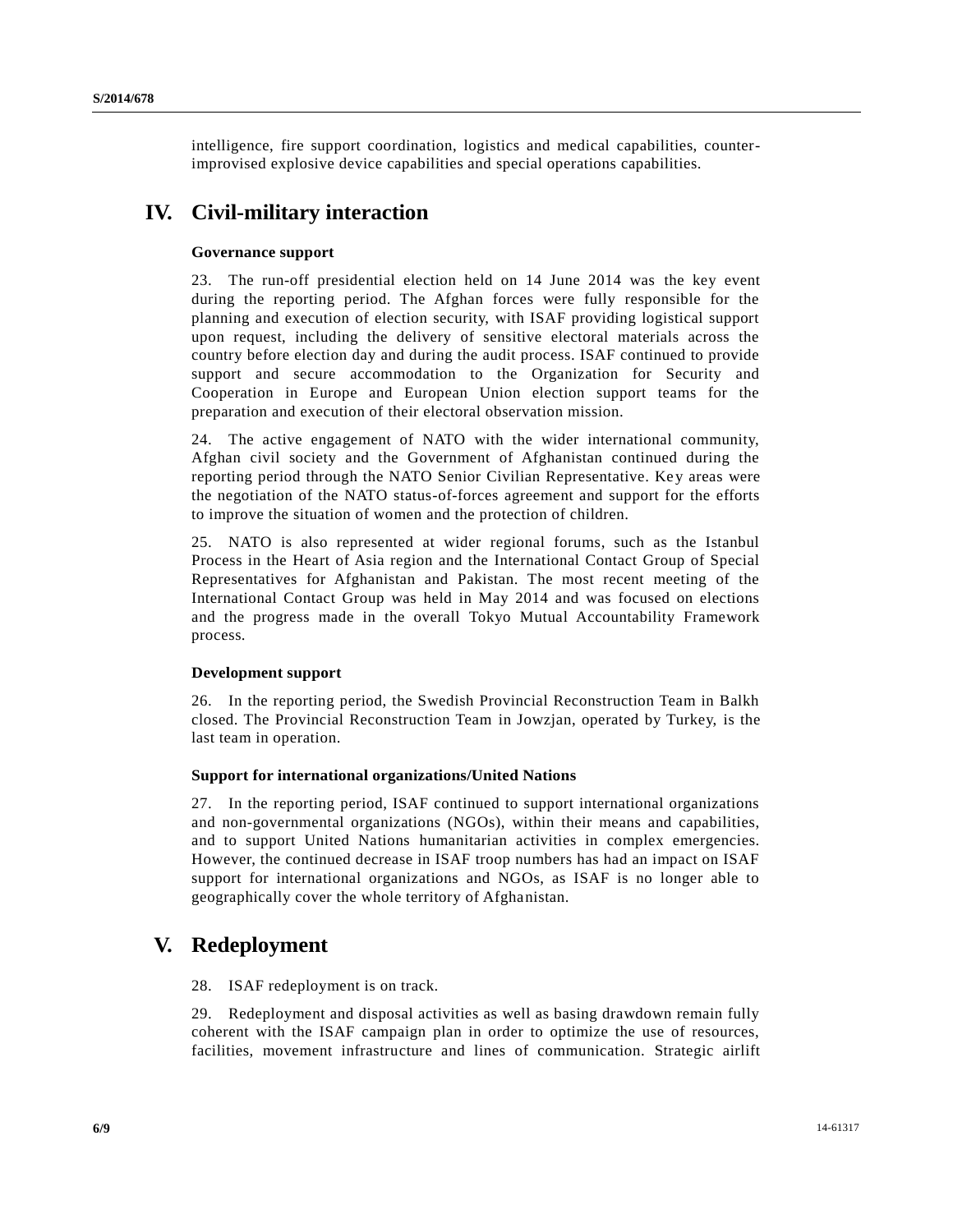capacity is sufficient to mitigate constraints on the use of the ground lines of communications and remains the fastest, most flexible and safest mode of transport.

30. NATO-brokered transit agreements are being maintained, and discussions with neighbouring countries have started to put in place the required arrangements to support the follow-on mission.

## **VI. Border crossing points**

31. All border crossing points remained open to ISAF traffic during the reporting period.

32. Cross-border issues remain a source of tension between Afghanistan and Pakistan. A total of 100 cross-border incidents occurred in the quarter under review, with the bulk of the incidents attributed to indirect and direct fire. The majority of the incidents were located close to the border between Afghanistan and Pakistan, particularly in Kunar, Khost and Nangahar provinces.

33. ISAF continues to facilitate a dialogue and cooperation between Afghanistan and Pakistan in terms of counter-terrorism operations.

# **VII. Implementation by the International Security Assistance Force of Security Council resolution [1325 \(2000\)](http://undocs.org/S/RES/1325(2000)) on women and peace and security**

34. During the previous quarter, ISAF efforts on the implementation of Security Council resolution [1325 \(2000\)](http://undocs.org/S/RES/1325(2000)) and related resolutions, through the integration of a gender perspective, continued to focus on Afghan female participation and gender integration in the security services, in close cooperation with the Government of Afghanistan and the international community.

35. The appointment of a Brigadier-General as Gender Adviser to the ISAF Commander had a positive impact on the cooperation between ISAF and security ministries on gender-related issues. Since her arrival in mid-April, the ISAF Gender Adviser has had numerous engagements with key leaders of the Ministry of Interior and Ministry of Defence.

36. The network of gender (field) advisers and focal points continues to be instrumental in the implementation of gender perspectives and resolution [1325](http://undocs.org/S/RES/1325(2000))  [\(2000\)](http://undocs.org/S/RES/1325(2000)) by supporting the Commanders and staff in integrating relevant aspects into the planning, execution and assessment of ISAF activities. The network of gender focal points has improved, with regular meetings and other exchanges of information taking place between the military headquarters. These engagements have contributed to a better understanding of future strategies for further female recruitment, training and development in the Afghan forces, as well as of the need for those strategies to be supported with the necessary political will.

37. Approximately 2,000 women, or just over 1 per cent of the total force, are currently serving in the Afghan National Police. On 7 July 2014, 51 female officers destined for positions with an increasingly active role graduated from the Afghan National Police Academy. The ISAF Gender Adviser attended the graduation ceremony and addressed the female graduates.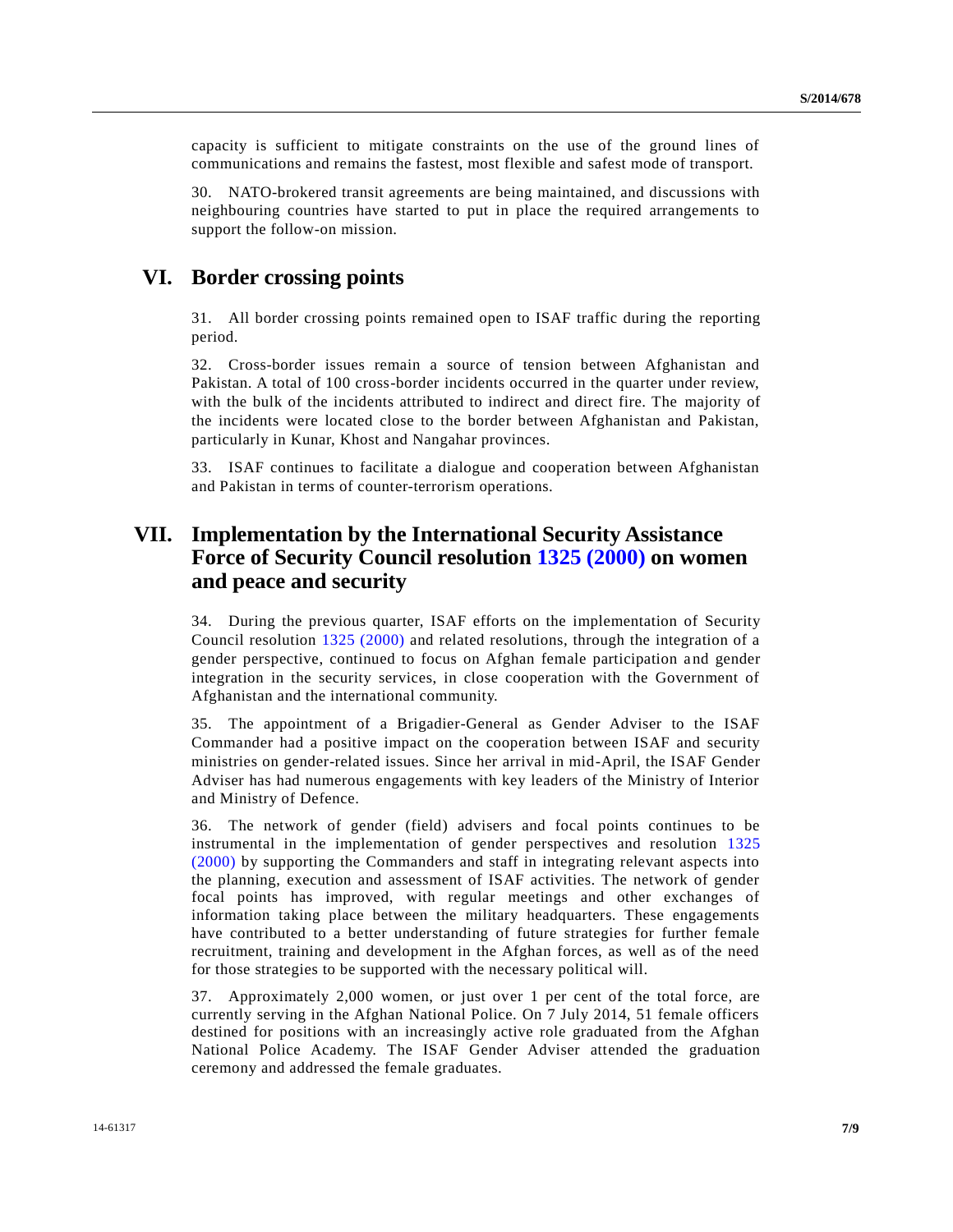38. The Afghan National Army currently has approximately 700 women serving, which is less than 1 per cent of the force. The Afghan National Army has reached an education and training capability of 550 female candidates per year. Both ministries continue to face challenges in areas such as gender-specific infrastructure requirements, the implementation of plans and policies, and human resources management. The newly developed curriculum of the Afghan Officers Academy, developed in conjunction with the NATO Training Mission-Afghanistan and the Ministry of Defence Ministerial Advisory Group, plans to devote 23 hours to the issue. The topics are wide-ranging, from compliance with gender equality and diversity policy to the benefits of gender integration and ways to address sexual harassment and assault within the Afghan National Army.

39. For the remainder of the ISAF mission, and in the planning for the Resolute Support mission, NATO will focus its efforts on the further development of gender training capacity and programmes, gender adviser capacity within the military structures, the integration of gender perspectives into the existing operational planning and assessment tools of NATO, and the improvement of reporting mechanisms on gender-related issues.

40. In support of political efforts to promote the women and peace and security agenda, the NATO Senior Civilian Representative continued to regularly organize and attend meetings with members of civil society, Afghan authorities, including the Ministry for Women's Affairs, and the international community to discuss gender integration issues in the security sector. Discussions were focused on efforts to better protect and empower women in the Afghan forces and security ministries. Participants agreed that more work needed to be done to raise female recruitment into the Afghan security institutions and forces, protect those already serving, improve their working conditions and ensure that their roles and responsibilities were meaningful.

41. The Afghan Ministry of Foreign Affairs recently shared a draft of the Afghanistan national action plan on women, peace and security with Kabul-based embassies and international organizations, including NATO, requesting feedback. The development of this plan, which has been done in consultation with relevant Afghan ministries and civil society organizations, is a positive step towards the serious implementation of resolution [1325 \(2000\).](http://undocs.org/S/RES/1325(2000)) It is aimed at establishing strategic objectives that involve all government agencies. The request by the Ministry of Foreign Affairs presented a great opportunity to improve the document and strengthen NATO collaboration with Afghanistan on this important agenda.

42. Finally, it is of note that Afghanistan was one of the NATO partner nations involved in the development of the recently agreed revised NATO Women, Peace and Security Policy and Action Plan. By associating itself to these documents, Afghanistan has made another commitment towards implementing Security Council resolution [1325 \(2000\)](http://undocs.org/S/RES/1325(2000)) and related resolutions in its national defence and security sectors.